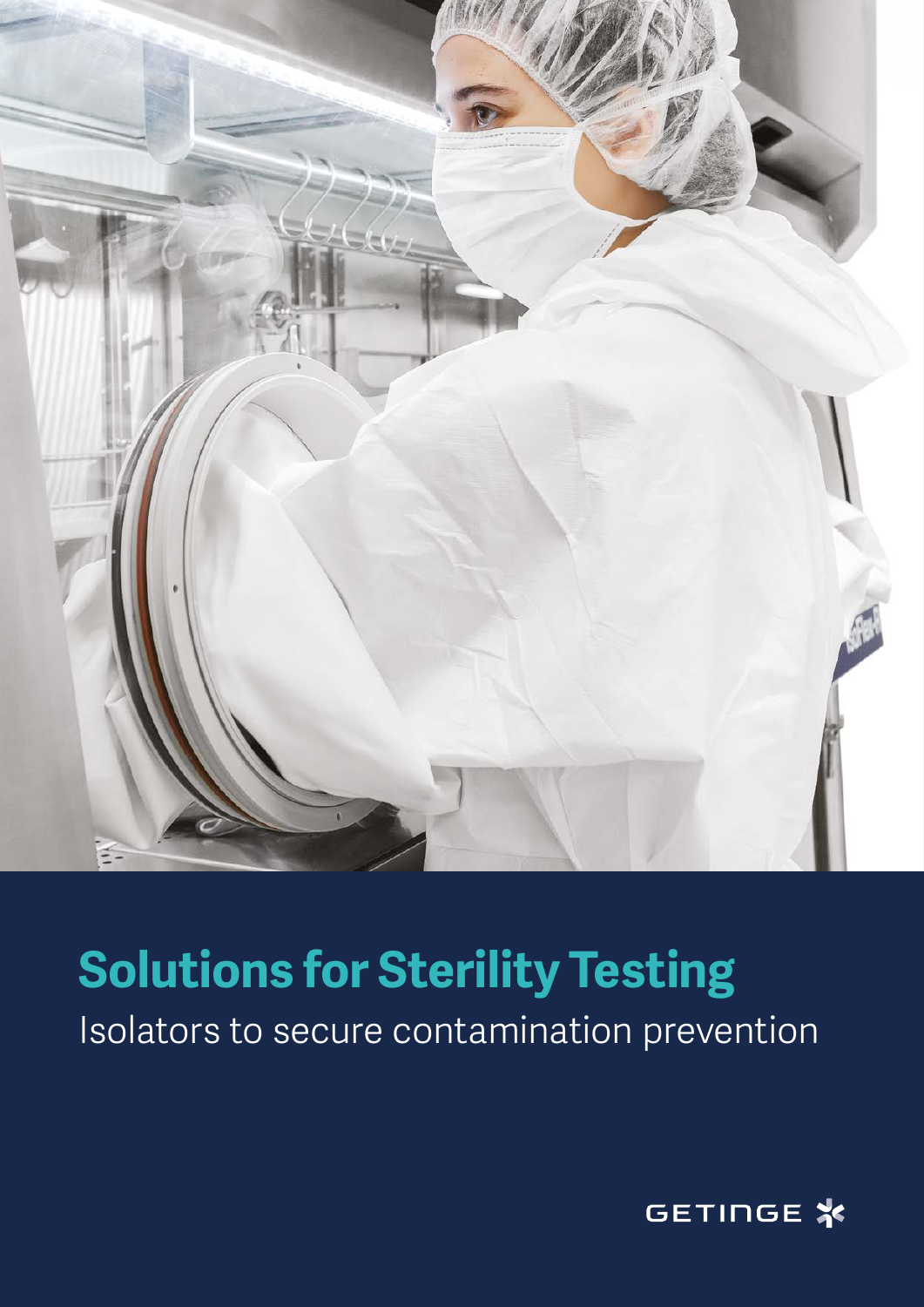

### **Ensure reliable and safe testing**

Avoid risk of sample contamination

Sample contamination during sterility testing is a major issue in the biopharmaceutical industry. Getinge isolators and patented DPTE® transfer systems provide a safe, sterile, self-contained environment for the most crucial steps of the testing process.

Your biopharmaceutical facility requires the highest quality outcomes from its production processes. Sample contamination can be a costly problem, resulting in false positive results that can require expensive investigation and rework. At Getinge, we understand your need for maximizing uptime and performance.

 Our isolators help you to safeguard against microbial and particulate contamination that can influence active ingredients, excipient potency, or administered use of a drug in a way that can negatively affect patient health. Our ergonomic design, continous workflow, easy access, and fast bio-decontamination help increase productivity and efficiency.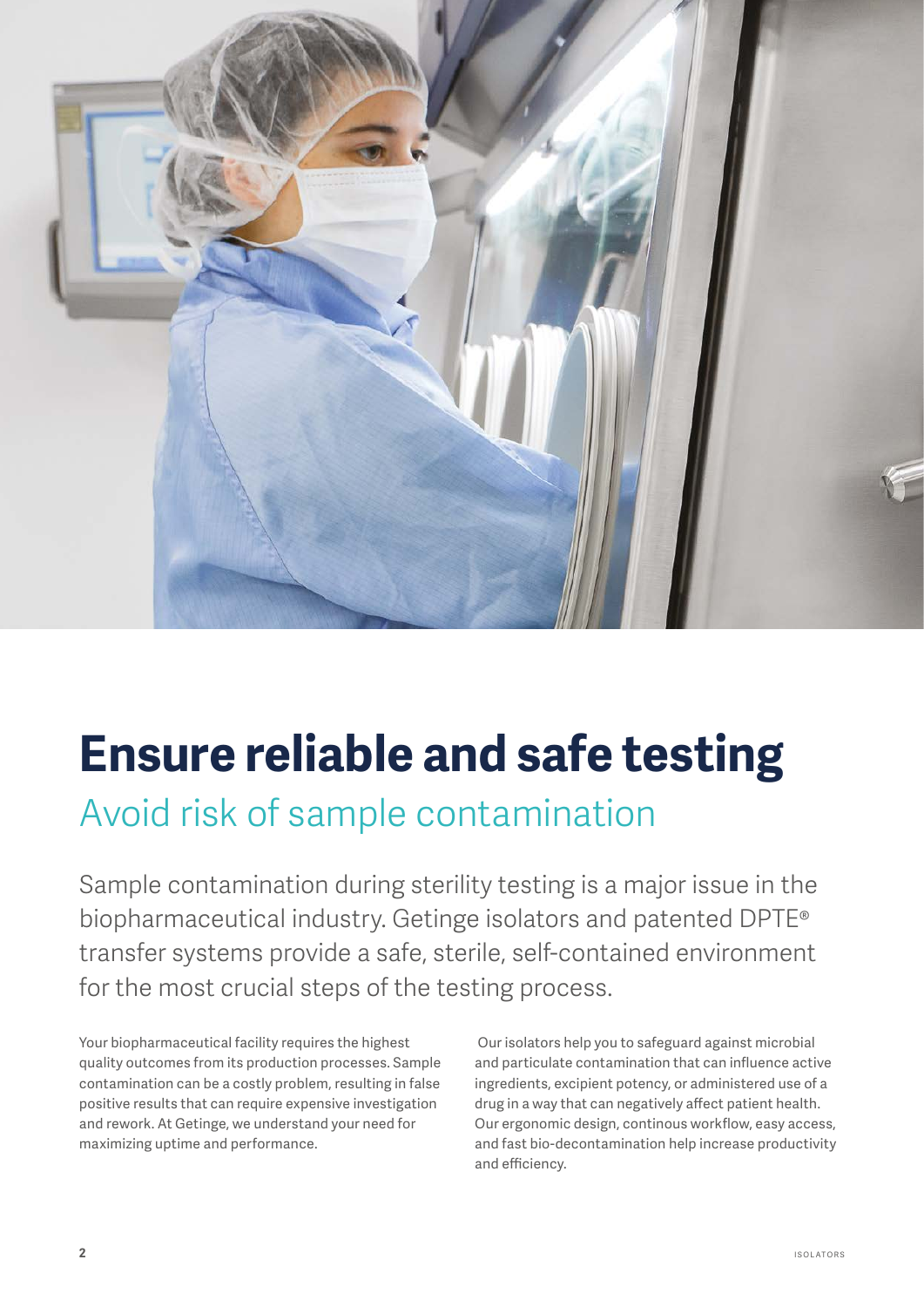

#### **Tailor-made isolator solutions**

The basic principle of isolation technology is to separate a process from the environment. This can be achieved with two different solutions: a traditional Grade B cleanroom with Laminar Flow Cabinet (LFC) or a more flexible solution such as an isolator. Getinge Isolators narrow containment to just around the process within the chambers. Our solutions minimize downtime and avoid contamination and false positives during sterility testing of sterile drugs, components, and medical devices. Running costs are relatively low – sometimes as low as 20% of the costs of a cleanroom solution, as only the conditions inside the isolator need to be controlled. Either UniDirectional Air Flow (UDAF) or Engineered Turbulent air Flow (ETF) can be applied, depending on your process needs or local regulations.

In an isolator system, standardized, pre-tested components are combined into a customized overall solution. Most of the technical solutions such as integrated  ${\sf H}_{\mathfrak{z}}{\sf O}_{\mathfrak{z}}$  generator are common across the range. A modular isolator system provides flexible configuration and modification possibilities to meet your specific process and application requirements.

#### **The industry standard for aseptic transfer**

The transfer of material into and out of isolators requires specific technologies. Getinge La Calhène is the originator and manufacturer of the DPTE® solution, also known as Rapid Transfer Port (RTP) or Alpha-Beta transfer ports. This system is now the industry standard for transfer of aseptic or toxic products in biomedical research institutions and pharmaceutical factories all over the world.

#### **Supporting regulatory compliance**

To ensure safety, all Biopharmaceutical production facilities must comply with strict regulations. These include current Good Manufacturing Practices (cGMP) associated with production of the finished product, and current Good Laboratory Practices (cGLP) associated with quality testing related to the product. The components in an isolator system are pre-tested resulting in reliability at a very high level and facilitated validation of equipment. Each process and cycle must follow validated customer requirements to deliver stable and repeatable results in the shortest time and at a minimum cost. Getinge provides a fully documented on-site validation service to fulfill customer and regulatory requirements.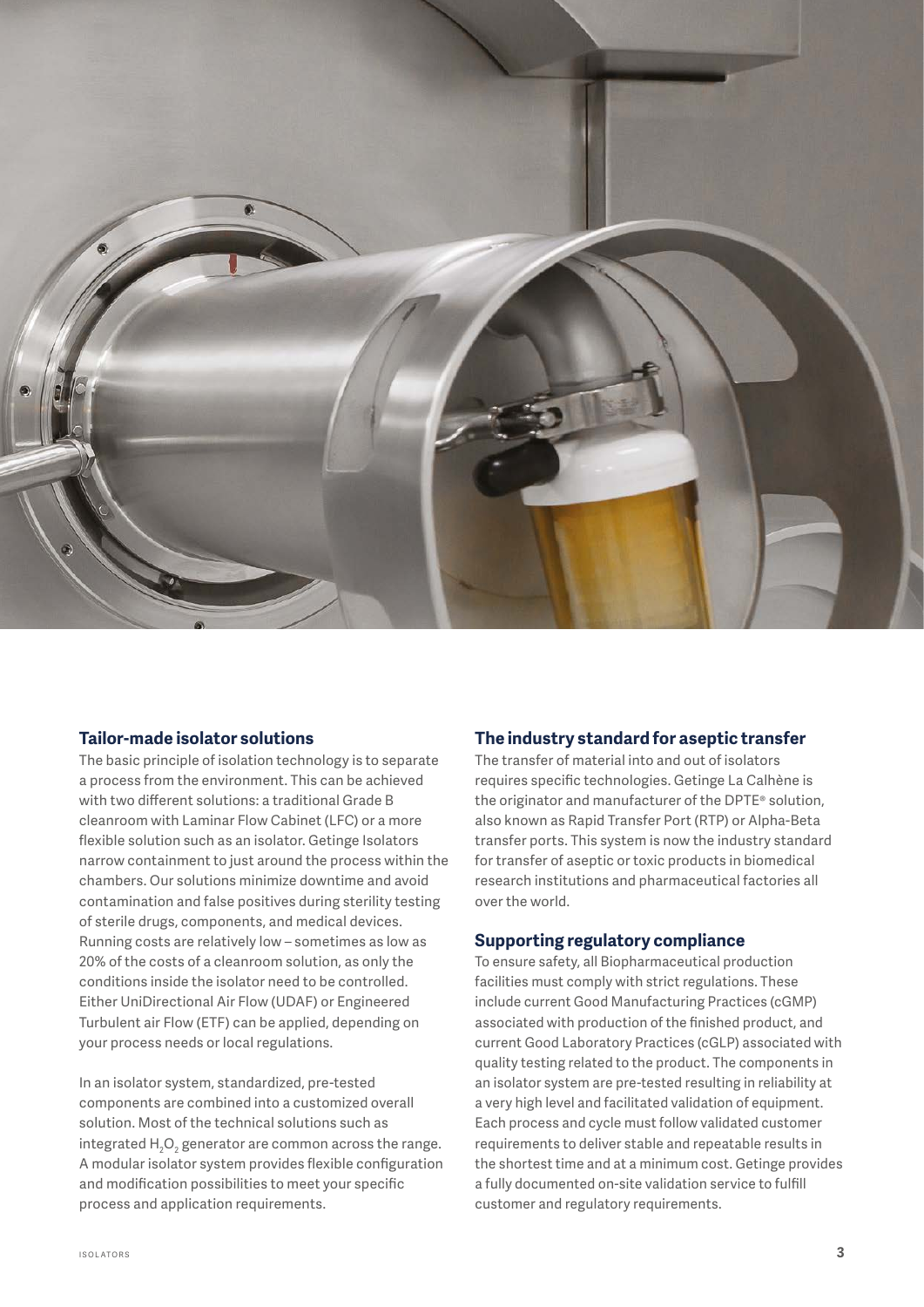# **Getinge ISOFLEX-S Isolators**

A transparent softwall isolator, providing a panoramic view of the working area

Getinge ISOFLEX-S isolators combine the robustness of a 316L stainless steel working base with the comfort of working with glove sleeves on a flexible wall. This solution is also known as semi rigid isolator.

#### **Flexible and mobile**

Castors allow the Getinge ISOFLEX-S isolator to easily move and connect to other isolators or filling lines using Getinge's patented DPTE® system. With its integrated  ${\sf H}_{{}_2}{\sf O}_{{}_2}$  generator, it can also be used as a mobile bio-decontamination unit.

#### **User-friendly operations**

The flexible wall allows operators to push and pull the soft canopy for comfort and accessibility. Transparent PVC provides a panoramic view and 360° visibility of the working area, tools, and components. The base is constructed from solid, polished 316L stainless steel for easy and efficient cleaning and robstuness.

#### **Modular design**

Getinge ISOFLEX-S is available in three- or four-glove configurations. The three-glove isolator (1.5m long) is designed for one operator and offers a large storage capacity. The four-glove configuration (2m long) configuration provides working capabilities for two operators simultaneously. The DPTE® Transfer System can be installed in the base of the isolator and at both ends, instead of the standard lateral doors, in order to increase contamination control.

#### **Validated process control and traceability**

Both the isolator and integral bio-decontamination unit are controlled by a single Siemens PLC control system. Reports are sent to an integrated printer or remote PC (option). Data and reports can be stored in the built-in FDA 21 CFR part 11 compliant SCADA and in the customer network (option). The color touchscreen control panel provides intuitive and easy operation. Through the HMI, authorized users can set process parameters that operators can easily monitor during the process.

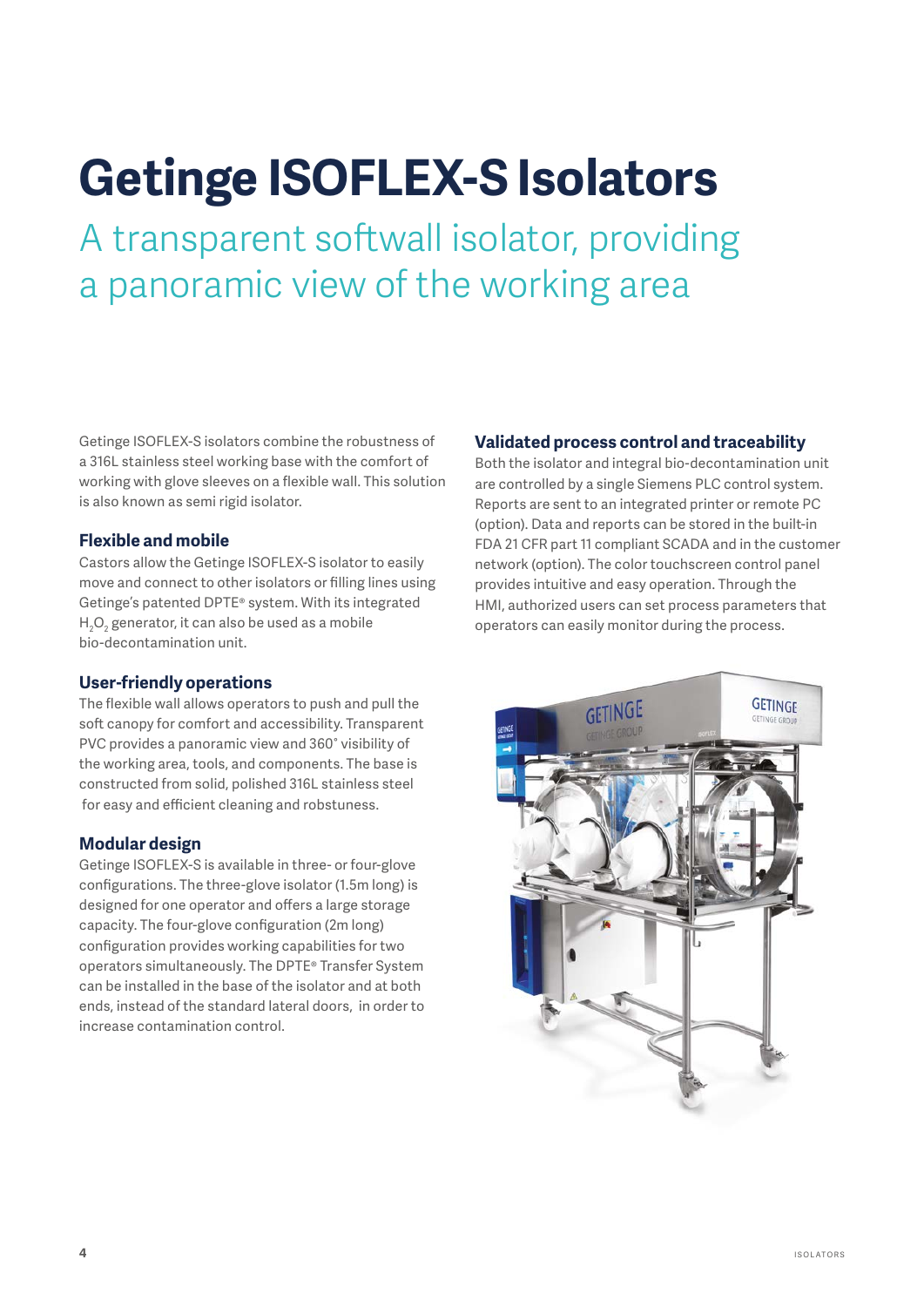## **Getinge ISOFLEX-R Isolators**

A modular, rigid wall isolator with fast bio-decontamination solutions

Getinge's ISOFLEX-R isolators are ergonomic and easily upgraded to adapt to your changing needs. The large front window is easily opened with hydraulic assistance for fast loading. Inflatable seals made of FDA approved anti-bacterial silicone ensure leaktightness during bio-decontamination and processing.

#### **Modular design for flexible use**

A modular design allows the Getinge ISOFLEX-R Isolator to be tailored according to your specific needs. Three-glove or four-glove versions are available. Bio-decontamination airlocks can be added at one or both ends of the isolator or between two isolators.

#### **Validated process control & traceability**

Getinge ISOFLEX-R offers either a Siemens or Rockwell PLC for process control and monitoring. Both control systems are equipped with a 19" color touch panel PC with an intuitive user interface for easy navigation, operation, and parameter monitoring. Getinge ISOFLEX-R provides

standard, Windows 10 based, built-in SCADA for central supervision of process performance. Authorized users can adjust process parameters according to the unique requirements of a specific process. Batch reports can be digitally stored locally or in the user's network. Getinge ISOFLEX-R is fully FDA 21 CFR Part 11 and GMP Annex 11 capable and compliant.

#### **Two types of ventilation to maintain aseptic conditions**

With the Getinge ISOFLEX-R, choose from unidirectional or turbulent airflow to meet various process requirements. In this sealed, operator-free environment with control over sources for contamination entry (HEPA filters, transfer ports), Engineered Turbulent Flow (ETF) is sufficient to maintain sterile conditions. However, for aseptic applications where it is important to ensure that nonviable particles are rapidly swept away from critical areas, unidirectional airflow (also known as UDAF, LAF, Laminar flow) is appropriate to meet Grade A/ISO 4.8.

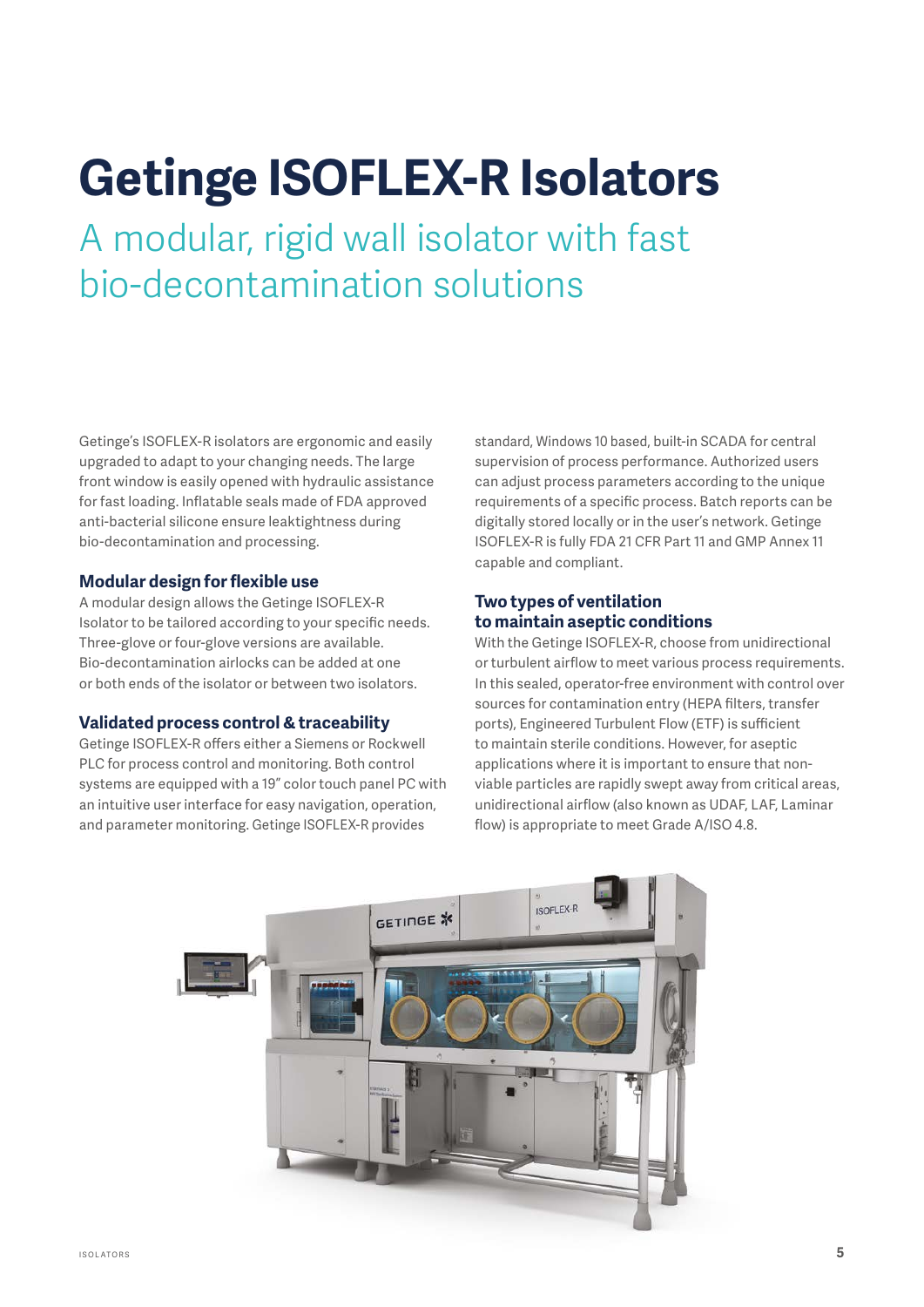# **Getinge ISOTEST Isolators**

Double work station for increased productivity

The Getinge ISOTEST system design is optimized for sterility testing procedures. Two operators can have simultaneous access, allowing them to work with the same or different sterility testing methods inside the isolator. The system can be used with any combination of closed or open membrane filtration, direct inoculation methods, and rapid microbiology methods (RMM).

#### **Minimize downtime for improved throughput**

Eliminate unproductive downtime between batches. The Getinge ISOTEST isolator allows for a continuous testing process instead of a batch process. Short bio-decontamination cycles and the capacity for dual operations combine for a throughput rate of up to 40 tests per 8 hour shift.\*

#### **Effective bio-decontamination**

The Getinge ISOTEST isolator offers the possibility to bio-decontaminate the total volume of the unit; the hatch can be included, or bio-decontaminated separately. Bio-decontamination of the load within the hatch occurs quickly — often within 30-45 minutes. The integrated bio-decontamination unit uses hydrogen peroxide (H $_{2}$ O $_{2}$ ) vapor (HPV) as sterilant. The generator is controlled by the same PLC as the unit, providing reliable operations.

#### **Validated process control and traceability**

Both the isolator and integral bio-decontamination unit are controlled by a single Siemens PLC control system.

The control system monitors and records process-critical reports that can be sent to a printer, remote PC (optional); or stored in the customer network through SCADA integration (optional).

The color touchscreen control panel is intuitive and easy to operate. Through the HMI, authorized users can set process parameters that operators can easily monitor during the process.

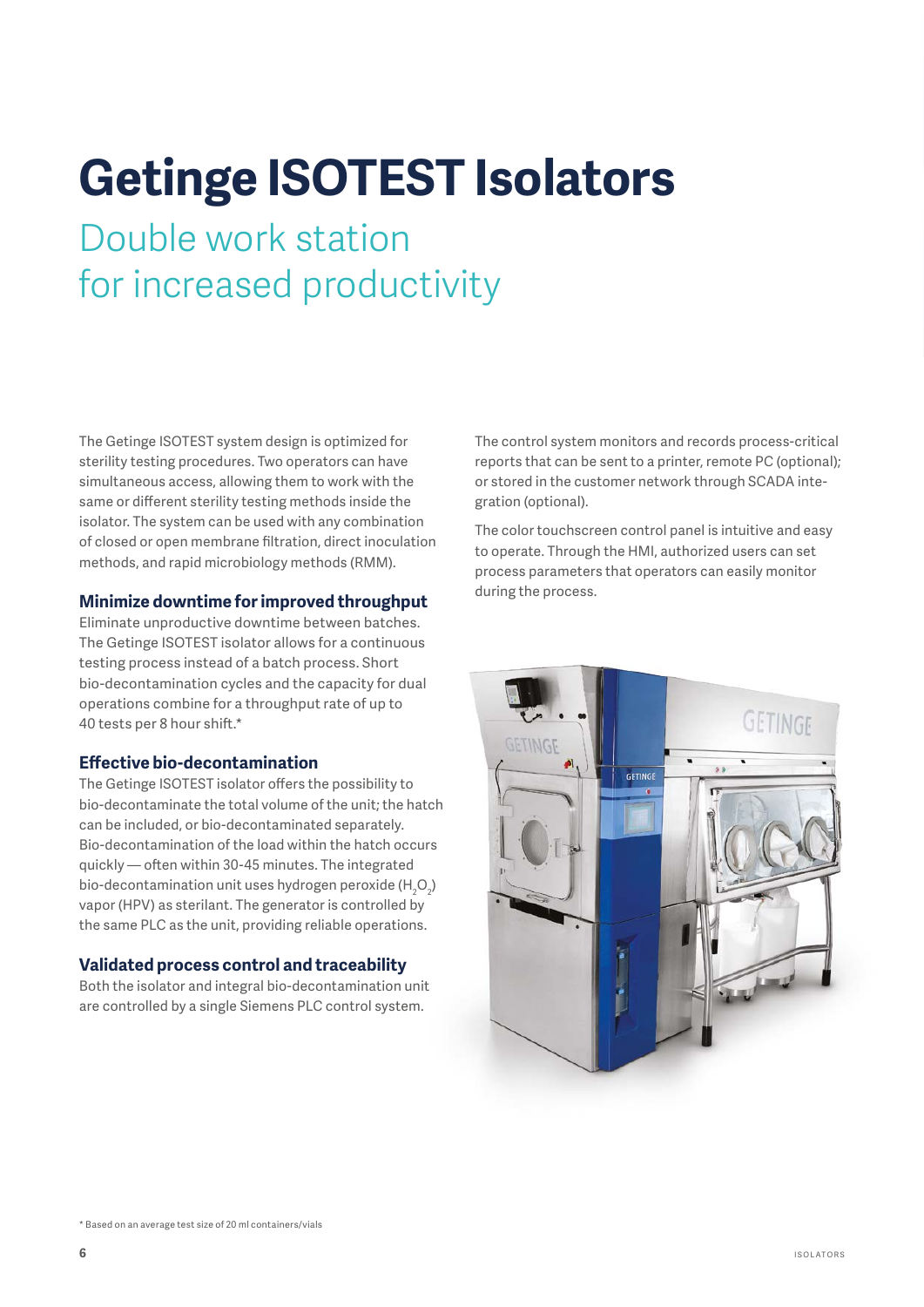

### **Documentation, Validation and Process Qualification** Be compliant

Save time and money along the validation chain. All stages of the manufacturing process are examined and documented, from the design specification through component selection, fabrication, assembly, and Factory Acceptance Testing (FAT). Our documentation package ensures a strict quality control procedure in compliance with current Good Manufacturing Practice (GMP).

#### **In-process checking**

In-process checks ensure that only the specified materials and components are being used. During assembly, a variety of inspections may be performed – e.g. leak and pressure testing, assembly operations, and control of surface finish when applicable.

#### **Documentation**

The documentation package can be used as an integral part of the GAMP 5 qualification material. It includes installation and user manuals, validation support documentation, and technical manuals.

#### **Factory Acceptance Testing (FAT)**

Before installation, each product is tested according to a pre-agreed procedure. As an option, "pre-validation" of equipment can

be performed at this stage: carrying out test procedures identical to the ones used for on-site validation. After installation, qualified technicians supervise the startup and perform IQ/OQ/CD \* during the Site Acceptance Test (SAT).

#### **Qualification**

Getinge validation team provides all-inclusive solutions for the qualification of equipment in accordance with all major international regulations. We also provide operator and technician training, tailored according to the application.



\* Installation Qualification / Operational Qualification / Cycle Development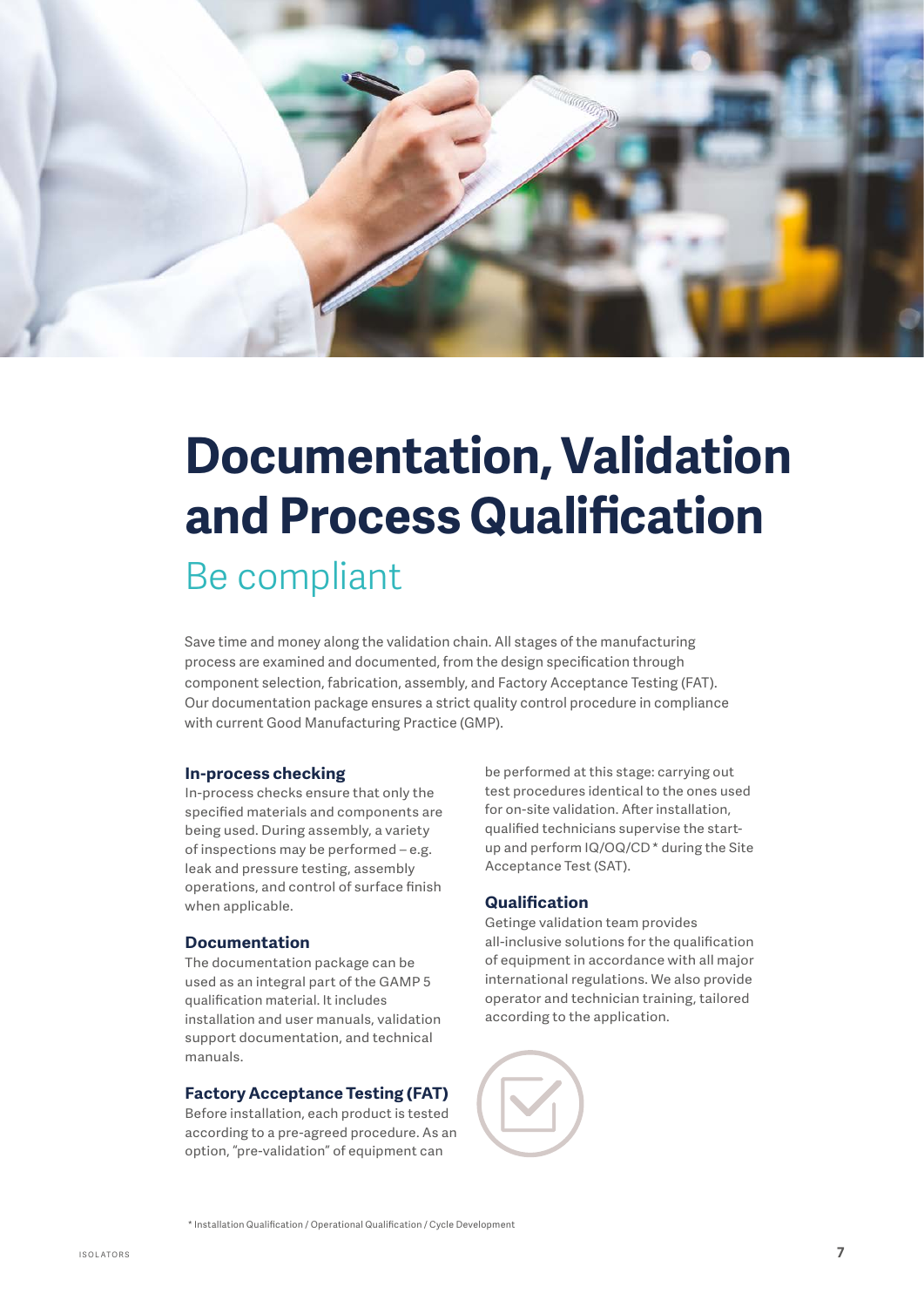## **Accessories and options**

### Common across Getinge's isolator range

- Fully FDA 21 CFR part 11 / Annex 11 compliant SCADA supervision (built-In or stand alone)
- Sleeve extenders with finger separators
- Gloves
- Hanging bars with hooks
- Shelvings, racks and baskets
- Service plate with tri-clamp passthroughs and cable glands
- $H_2O_2$  catalytic converters
- Integration of peristaltic pump for filtration
- $H_2O_2$  sensors including for operator safety
- Active air sampler
- Non viable particle
- Glove Leak Tester (built-in or stand alone)
- And many more...

Getinge provides customized accessories tailored to your needs depending on your application.

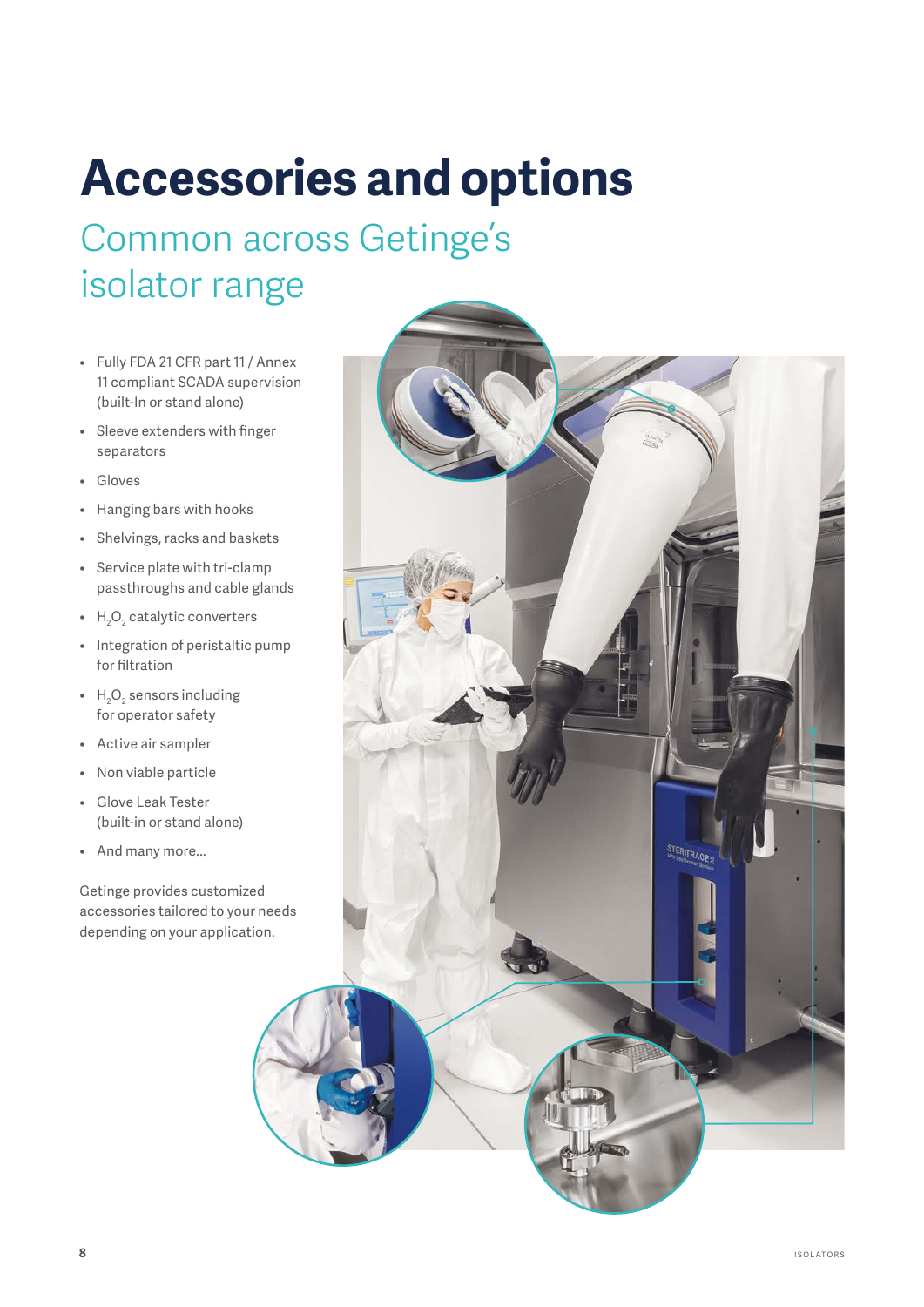### **DPTE® Transfer Solutions**









#### **The original Rapid Transfer Port**

Sterile transfer of components and other materials between sterile and non-sterile areas has always been a major concern in the pharmaceutical production industry. Originally developed for the safe transfer of waste in nuclear facilities, the DPTE® technology has been adopted as the industry standard for pharmaceutical production contamination. The core of the system is the DPTE® Alpha port with secure interlocks for totally safe connections and disconnections.

#### **Safe and sterile transfer of components and materials**

DPTE® Beta Containers are used to bring in, remove, or transfer material from one environment to another, without breaking containment. Getinge produces a range of standard PE (HPV biodecontamination or gamma irradiation) and stainless steel containers (HPV biodecontamination or steam sterilization), and also offers customized containers with specific baskets, drawers, and accessories.

#### **Safe and efficient waste handling**

A dual-waste DPTE-BetaBag® allows for safe removal of liquid and solid waste from the isolator. The DPTE® system provides egress from inside the isolator chamber while maintaining isolator integrity; there is no risk of sample or environmental contamination.

This solution is ideal for cytotoxic waste management.

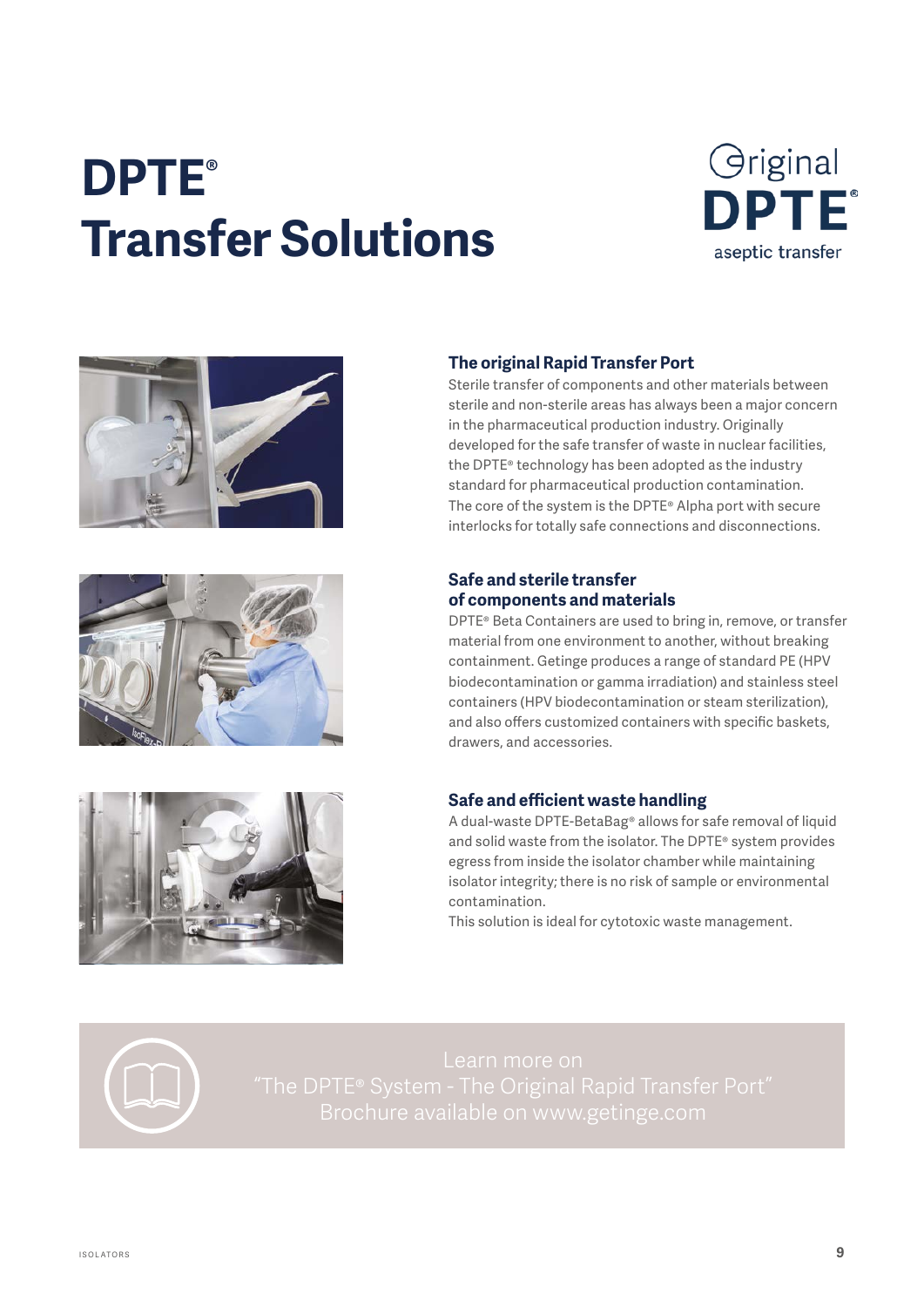

# **With you every step of the way**

Our commitment goes far beyond supplying equipment. We support you with project planning and setting the right specifications and requirements.

Our experience in manufacturing, installation and commissioning allows us to manage the project from start to finish. When in operation, proactive maintenance secures your uptime. In short – we are with you every step of the way.

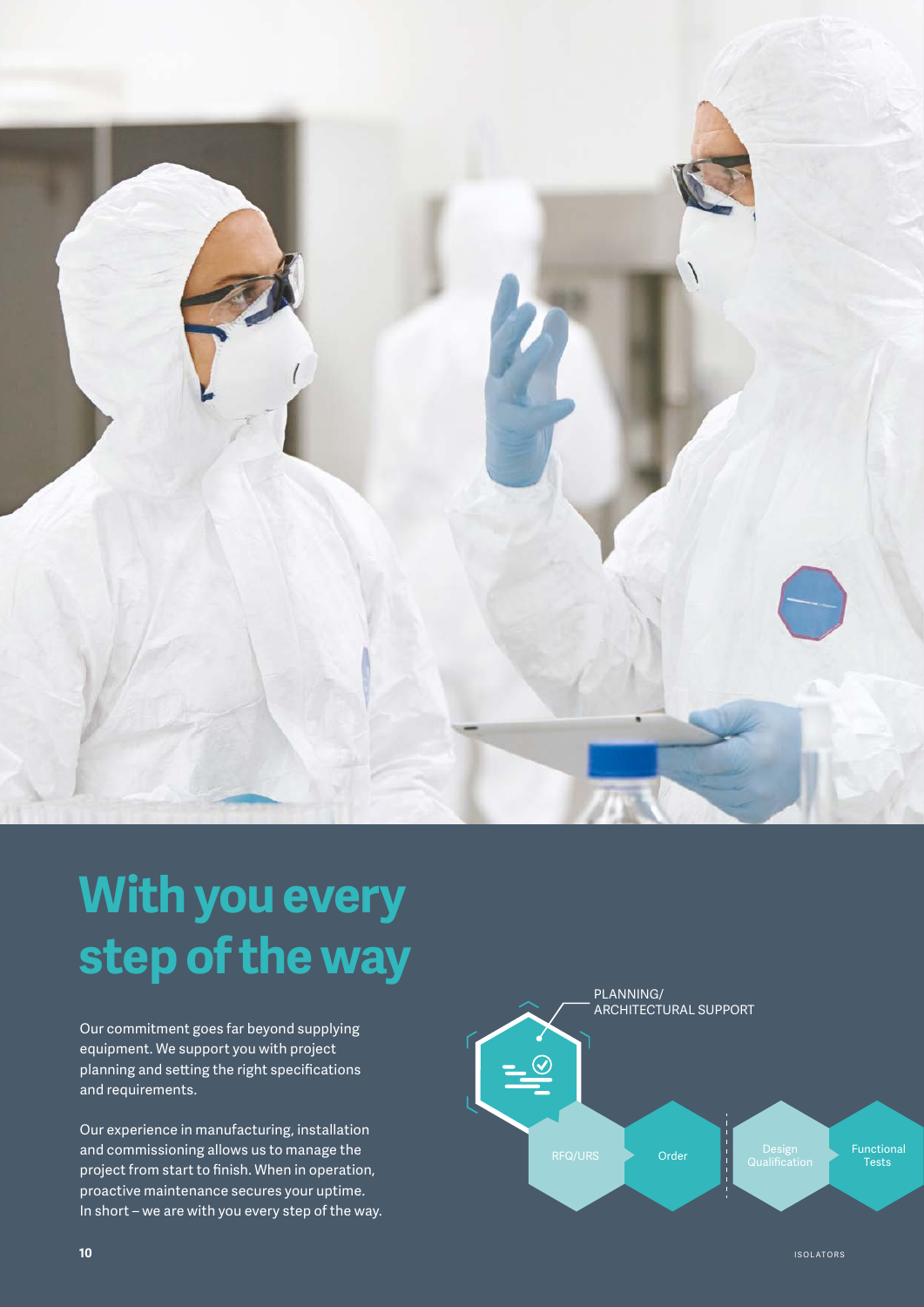### **Getinge service and support**

A service agreement with Getinge gives you peace of mind. Our global service network provides expert preventive, predictive and reactive maintenance to help you maximize uptime and safety – and to keep your operations running smoothly.

A good relationship is built on trust and we are committed to serving your needs wherever you are in the world.

With our Service Team by your side, you are ready to meet the requirements of accrediting organizations and government regulatory agencies.

### Our services include:

**Spare parts packages • Calibration services • Upgrade packages • Operator and technician training • Process verification • Validation services**